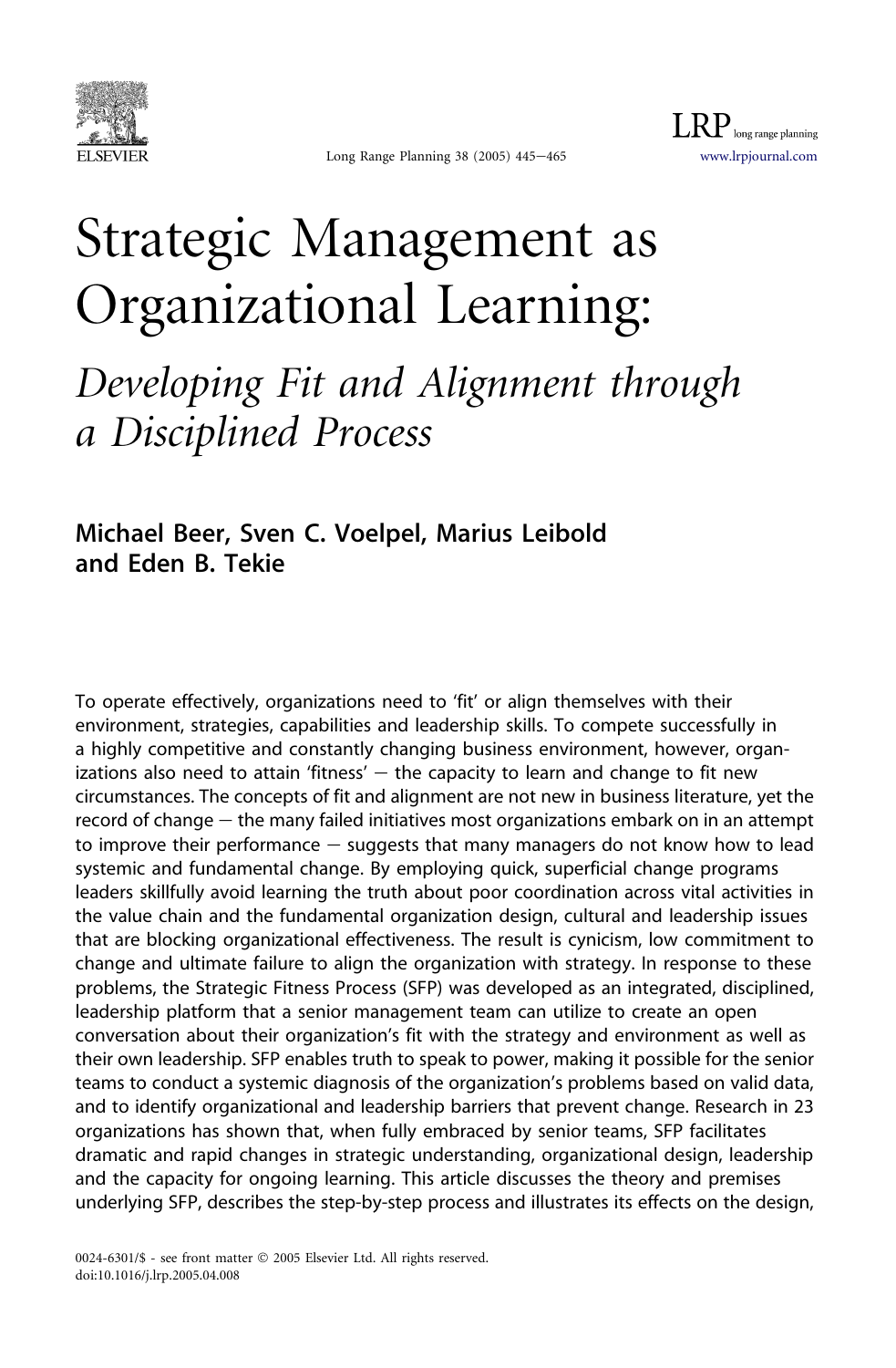culture, leadership and performance of a Hewlett Packard business unit that utilized SFP to solve strategic and organizational problems that were undermining its performance. We propose that honest conversations about the organization and its leadership produced by SFP enable fit as well as fitness - the capacity for continuous learning organizations require to maintain fit as the environment changes.

2005 Elsevier Ltd. All rights reserved

#### Introduction

What allows organizations to survive and thrive in a highly competitive environment? To compete successfully an organization's strategy must be aligned with that of its environment and at the same time the organization must have the capabilities that fit its strategy. This is to say that 'fit' must be achieved within the organization as well as with the business environment. To accomplish this alignment, leaders have to be open to learning about how their decisions and behaviors fit the environment, strategy and organization. This suggests that effective leaders enable their organizations to confront the tensions that prevent alignment and, through a collaborative process, reshape alignment at several levels: between environment and strategy, strategy and organization, organization and the leadership team, and between key people.

Many organizations deploy the latest approaches to organizational efficiency in hopes of achieving fit, but too often find that they are unable to reap the full benefits from such activities.<sup>[1](#page--1-0)</sup> One of the main reasons for this is the lack of an integrated approach that changes multiple dimensions of the organizational system, particularly key organizational capabilities and leadership behavior. Organizations that reflect the continuous change in the environment by being able to adapt their design and behavior to changes in strategy, and do this rapidly and effectively, exhibit a second order organizational capability that Beer and Eisenstat have called 'organizational fitness'. To adapt successfully demands senior management with the courage and skill to lead a systemic organizational learning process that will 'rejuvenate' the organization by fundamentally reshaping its design, culture and political landscape.<sup>2</sup>

This article reviews the organizational research and theory underlying these ideas, describes an integrated and systemic organizational learning process called the Strategic Fitness Process (SFP) intended to overcome the difficulties inherent in a systemic change and learning process, and reports on an illustrative application of this process in one organization. We propose that a disciplined process like SFP is essential if organizations are to realign their design and behavior to fit their strategy (and thus their environment), and thereby avoid long periods of underperformance. And since the competitive environment is continually evolving, achieving fit should be seen as requiring constant monitoring and regular updating, rather than intermittent interventions. We also propose, based on our preliminary findings, that linking SFP to the strategic planning process can enable an organization to adapt and learn continuously.

#### Organizational 'fit' and 'fitness'

The concept of 'fit' or 'alignment' has been extensively discussed in the business literature, and an array of prominent authors has contributed significantly to developing the concept of fit in organizational structure, environment, strategy, technology, culture and leadership. They show that if organizations are to be effective and competitive they will need to achieve alignment in all these elements.<sup>[3](#page--1-0)</sup> In the  $21<sup>st</sup>$  century, continuous and turbulent change in the business environment has added a powerful aspect to this mix. Terms such as 'discontinuous change,' 'disruptive technologies' and 'age of revolution' describe the uncertainty and complexity that pervade the competitive environment.<sup>[4](#page--1-0)</sup> But how do organizations keep their companies fit to stay competitive in a constantly changing business environment? How do corporations organize themselves to